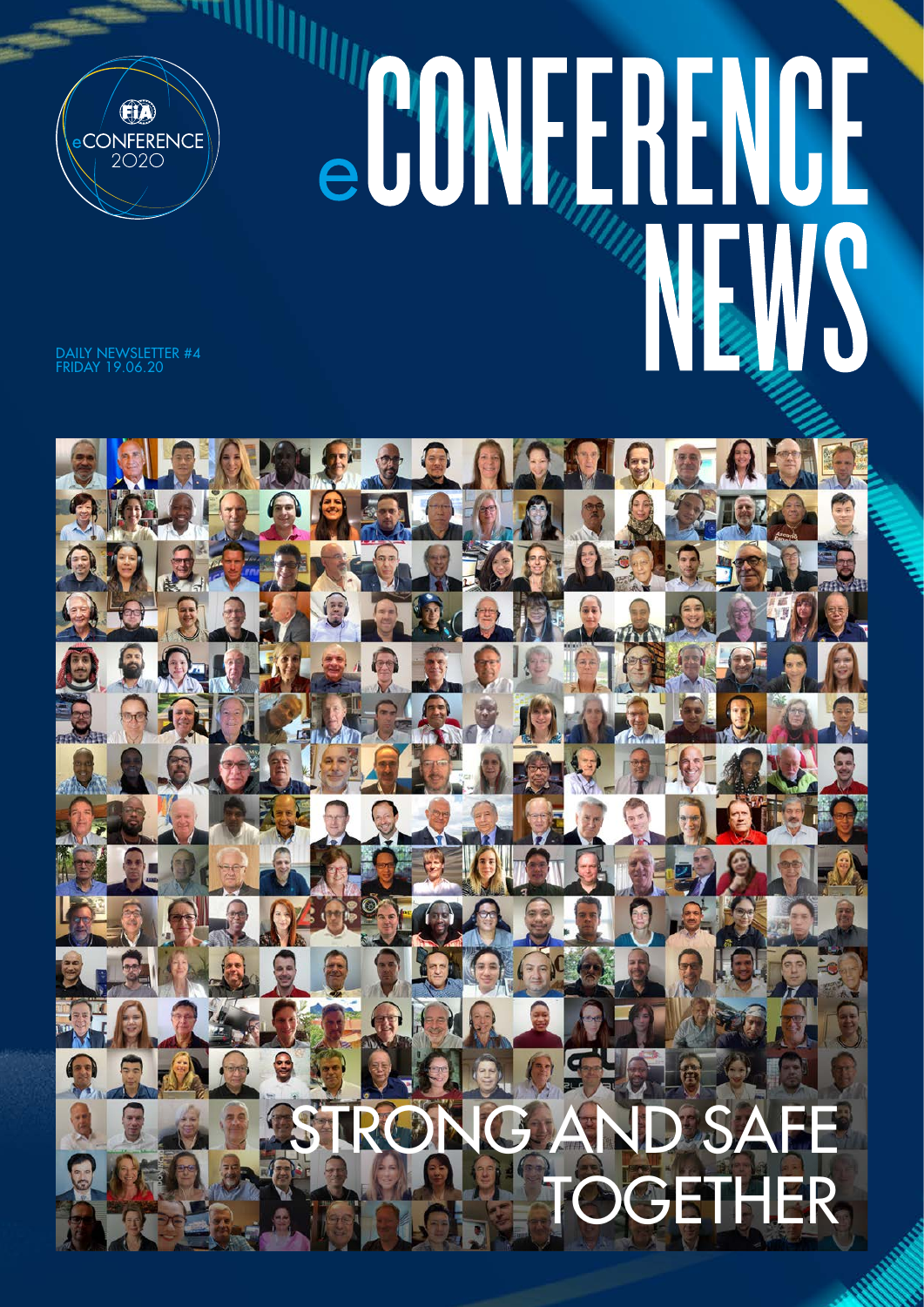

# USING DIGITAL PLATFORMS TO RACE ON SPORT PLENARY - DIGITAL MOTOR SPORT

Digital Motor Sport has enabled top level motor sport competition to race on amidst the Covid-19 pandemic, with all the industry stakeholders demonstrating the power of esports platforms.



Since motor sport has been paused on track, Digital Motor Sport has become the new preferred activity for drivers to compete alongside top sim racers around the world.

These digital platforms have enabled to race on while we figure out how to get back on track, and simultaneously gave esports two years of growth in just two months.

One of the stars of sim racing during the enforced off-season has been Alexander Albon, driver for Aston Martin Red Bull Racing Formula One team, who opened the Sport session by explaining why streaming platforms such as Twitch have given fans access that they wouldn't normally get in real motor sport.

"What I've realised is that there is definitely this feeling that the fans have been able to really connect with the drivers," said Albon. "Just in the way F1 is, it's very difficult to really get to know a driver, and that feeling of being at home, speaking to your audience and getting that interaction is something really special.'



According to Albon, Digital Motor Sport is fast becoming the grassroots into motor sport due to the affordable way drivers can buy a rig and a steering wheel with other peripherals, and then jump straight into a realistic game that tests their abilities.

"The main thing is really the cost, if you think about how much it does cost at the minute to do Karting, as well as the time away. A weekend of Karting means you're leaving school on maybe a Thursday or a Friday," said Albon. "Whereas with a simulator, you can jump on it, do your homework afterwards, and keep that racing mentality throughout your development."

Mercedes-Benz EQ Formula E driver Stoffel Vandoorne said that, for the drivers, it has been a challenge to get to grips with the various platforms of racing, and train well enough to be as quick as the pro-sim racers.

"It gave us the opportunity to drive against many other different racing drivers we've not really competed against in real life and to try different cars, different platforms," said Vandoorne. "There's been a huge spread of platforms which we've been able to use during the last couple of months."

Last year's inaugural FIA Motorsport Games gold-medallist in Digital Cup Cody Nikola Latkovski added to the discussion by noting that getting into real motor sport is the ambition for sim racers when they start out on these platforms.

"I think the ambition of every sim racer who gets into Digital Motor Sport is to make it into the real world of [racina] eventually," said Latkovski. "I think it's going to be a very possible opportunity for many drivers who are fast enough, but we'll see with the financial barriers and logistics."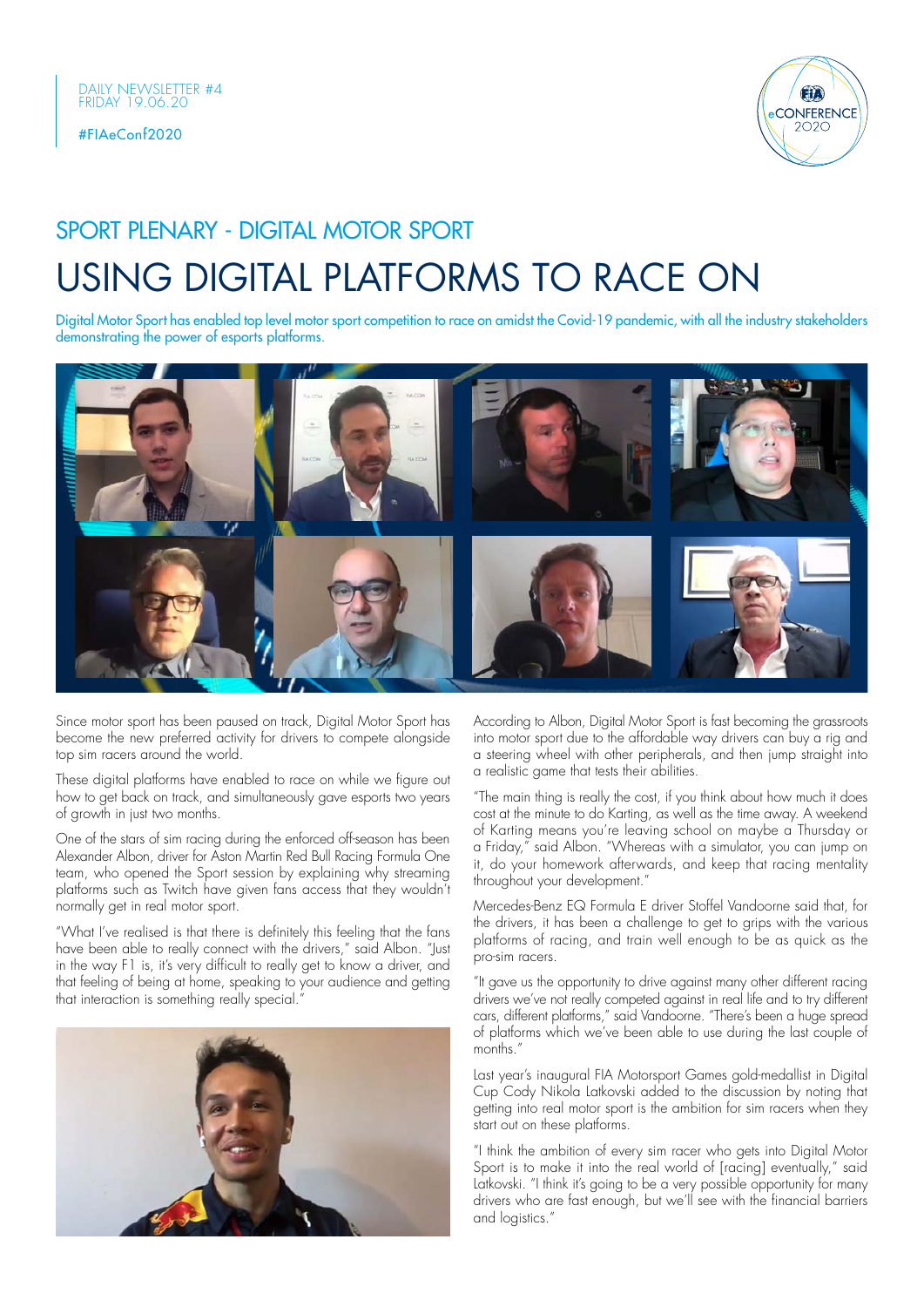



FIA Head of Motor Sport Development and Innovative Sport Activities Gwen Bourcier believes that Digital Motor Sport could act as an educational tool for ASNs.

"They are carrying the flag of the FIA around the world and we will provide them with the base structure," said Bourcier. "But it will be up to the ASNs to develop it in their own countries and use it for talent detection, education, entertainment, and make sure that sim racing is not considered as a game anymore."

With esports primarily attracting a younger audience, being able to keep them engaged is important to the success of an event. During the panel discussion, CEO of Electronic Sports League Ralph Reichert stressed the importance of this as esports have grown during the Covid-19 pandemic.

"Games have grown somewhere between 20 and 100% in terms of monetisation. Why? Because people spend more and more time with video games overall," said Reichert. "We have our Champions League of Counter Strike, which has seen somewhere between 100 and 200% growth across the board. So that means two to three times the viewership we would have had before, and good content is the base of all of this."

Stéphane Ratel, CEO of SRO Motorsports Group who specialises in GT racing, noted that for motor sport, they have seen the same amount of interest during this period as they normally do with their real racing championships.

"We have enjoyed the presence of very well-known drivers joining our Digital Motor Sport series and that gave an exposure that is very useful for us and for our partners," said Ratel. "The numbers we've achieved have been really spectacular, we were very similar to the numbers our normal racing is achieving."

According to Ben Rossiter-Turner, Head of Esports at Motorsport Games (Motorsport Network's gaming division), esports is now being looked at in the same way as real sports from a promotional perspective, which is something they did while working with partners on the recent Virtual Le Mans 24 Hours race.





"We've had quite a few invitationals over this period and what you'll find is that a lot of promoters or rights holders will look at esports from a media perspective as well as a sporting perspective," said Rossiter-Turner. "For Virtual Le Mans, there was a committee as there is in the real world. That went through each entry and it was looked at from a sporting and commercial perspective as to who was then brought through."

Bridging the gap between the virtual and the real world has been something the Marelli Group has focused on, with Head of Advanced Innovation Tom Hyder noting the real-world applications of sim racing technology.

"With the emergence of ever more complex automated systems and Artificial Intelligence in cars, it becomes inevitable to use simulated environments to prove your systems and train them," said Hyder. "Just as esports can train drivers for the real world or for their competition, so there's a big interconnection between the two worlds."

With increasingly large prizes on offer and the chance to potentially cross over into real racing, FIA Formula E Race Director Scot Elkins believes that the governance of Digital Motor Sport needs to be at the same level as it is in reality.

"I think it's a very real situation that needs to be taken very seriously," said Elkins. "We've seen in the United States what's happened with one gentleman in NASCAR who lost his sponsorship because of how he acted during a digital event, so it's more than just a game."

Rounding off the session was EMEA Sports Lead for Twitch Charlie Beall, giving a case study on how to make broadcasts interactive and gain viewers, alongside a second case study centred around the logistics of putting a Digital Motor Sport championship in place with President of the Sim Racing Association Singapore Mark Langer.

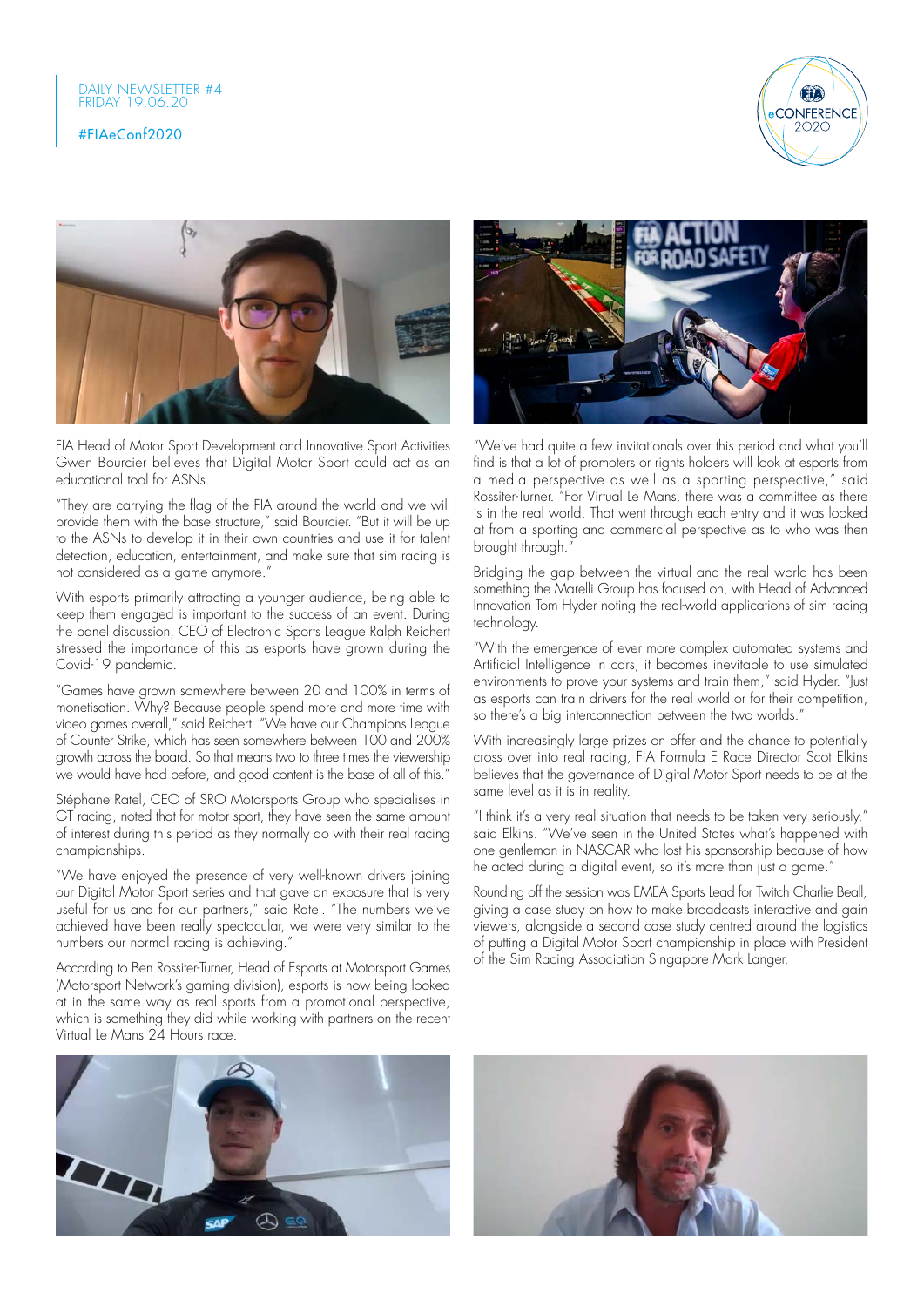

# GETTING TOURISM MOVING MOBILITY PLENARY - TOURISM: ACTIONS NEEDED TO FUTURE-PROOF THE INDUSTRY

Travel and tourism have perhaps been the sectors most adversely affected by the Covid-19 pandemic. Yesterday's final Mobility plenary looked at methods of future-proofing the industry.



At the beginning of May, the UN World Tourism Organization estimated that, due to the Covid-19 crisis, earnings from international tourism could be down 80% this year against last year's figure of \$1.7tn, and that 120 million jobs could be lost. It's a stunning reversal from a late 2019 report that forecast a 3-4% increase in global travel in 2020.

With the impact of the pandemic on travel patterns in mind, yesterday's final Mobility plenary sought to explore possible measures the industry, and particularly the automobile tourism sector, might take to get the industry up and running once more.

Opening the session, George Anjaparidze, Economist and CEO of Veritas Global, revealed that, according to research conducted by his company, automobiles had been used as the means of transport for 75% of overnight trips taken by people in the EU.

"Automobiles create the largest mobility benefit in the EU," he said. "There are huge economic benefits. Automobiles are responsible for 6% of GDP at €827bn. The sector supports 7% of jobs, with 14.2 million people employed in the sector. It's these benefits that have been hit head-on by the Covid-19 crisis and these are the benefits at stake now."

FIA Director of Tourism Services and session host Habib Turki then brought in Linda Ristogno, Assistant Director, External Affairs at the International Air Transport Association (IATA), to detail how the aviation sector is trying to recover from the crisis by asking whether people have lost the desire to travel.

"I don't think so. People still want to see family and friends, they still want to see the world, they still want to do business," she said. "The issue is not about the desire to travel, it's about confidence, giving passengers reassurance that they can fly in safety.

"The information that we share with them is that it's safer to fly in the cabin and that we have less probability of catching Covid-19 in a plane than in a supermarket," she added. "It's our role to communicate that but there is a big role for state regulators to communicate that as well.

"We have worked hard to create harmonised rules and regulations. For states to reopen is crucial, it's fundamental. We are very confident about the harmonised rules developed by the ICAO (International Civil Aviation Organization) in its Take-off Guidance. If States apply these rules, it will allow passengers to take off again."

George Anjaparidze added that the tourism industry would also need to deal with different demands from travellers as it recovered.

"The type of travel and tourism products that travellers demand has changed," he said. "It's probably too early to make strong conclusions but evidence suggests that people are planning more of their holidays in advance. As a result, we may see more old-style package holidays. We may see more alignment between airlines, hotels, pick up services<sup>'</sup> etc."

He also pointed to the crisis being an opportunity to pursue greater sustainability, an area Motoring Clubs could exploit. "Motor Clubs are well positioned to be champions of this transformation. It's the role of the FIA to capture that knowledge, help Clubs apply it, be champions of change, and use that for revenue growth."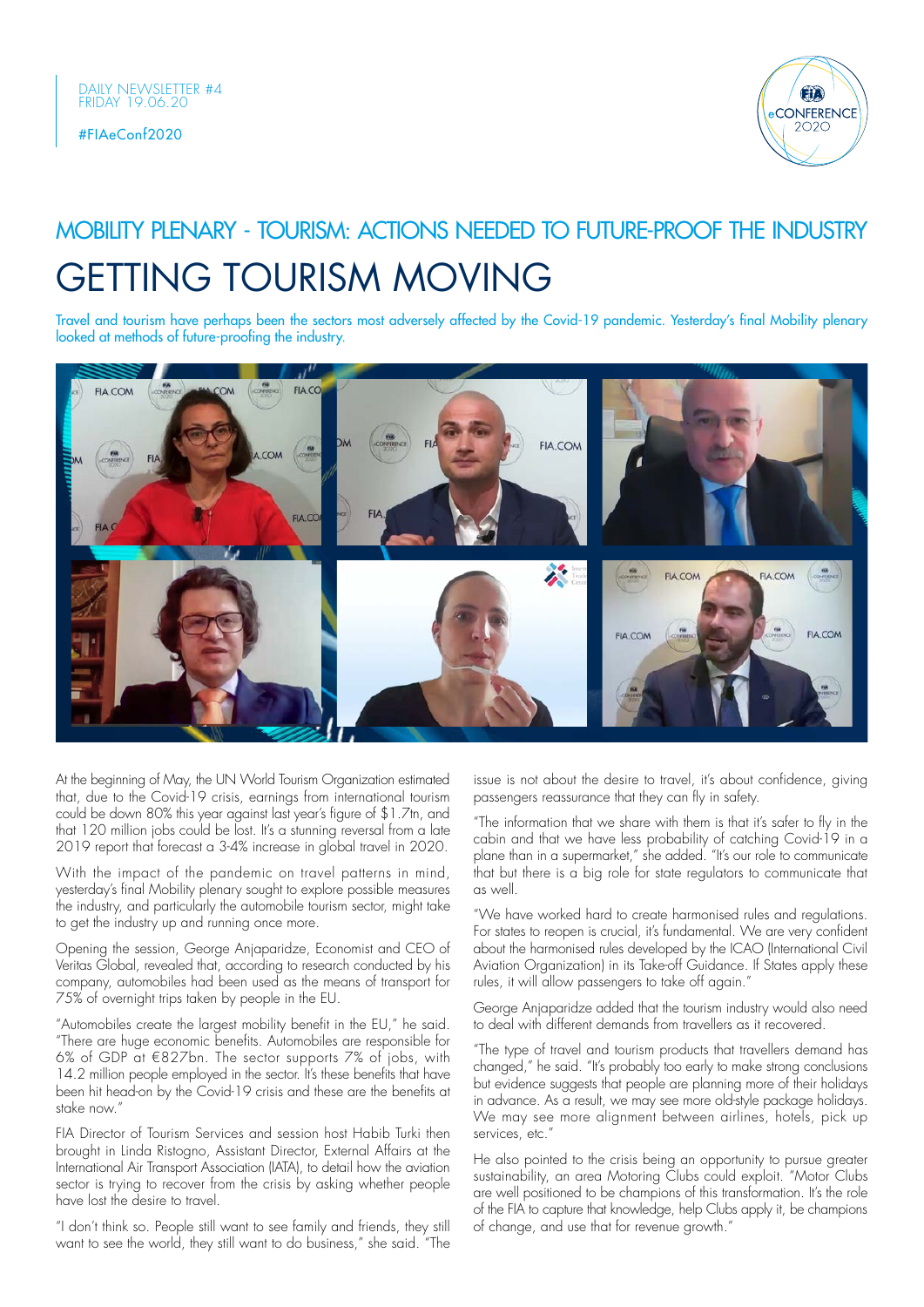



Habib Turki then introduced International Trade Centre Head of Non-Tariff Measures Programme Ursula Hermelink to talk about the travel and transport issues affecting small- and medium-sized enterprises.

"How to future-proof the industry? The key for smaller companies is transparency of the regulatory framework – company licensing requirements, registrations, and the ever-changing hygiene standards.

"Predictability is also key," she added. "If rules change happen in the regulatory environment without prior notice, such as changes in taxation for example, if they are not disseminated in advance and travel operators are selling services in advance, then, they will make a loss.

"Enforcement of regulations and standards is also important. If these are enforced, it will help to restore confidence. I think that, going forward, it will be important for tourism to be more on the agenda of policy makers."

Regional Advisor on Transport and Logistics at the United Nations Economic and Social Commission for Western Asia (UNESCWA) Dr Yarob Badr then gave an overview of the travel and tourism picture in the Arab region.

He began by saying that the region had weakness and disparity in its infrastructure prior to the pandemic, with "very general weakness in transport integration in the region. We have 20km of road per 100,000 people in the Arab region compared to 2,000km per 100,000 of population in Europe. The world average is 800km, we are a quarter of that. In rail, we have 7km per 100,000 people. Half of Arab countries do not have any. In Europe, the figure is 40km and the world average is 50km. Vehicle ownership is 117 vehicles per 1,000 people compared with a world average of 163 and 600 in the EU and 800 in the US. Allied to this, we have geopolitical issues and other issues so, before Covid-19, there was already a low level of integration in the Arab world.

"Conversely, the air transport sector was performing well due to high improvement of Gulf countries and to policies elsewhere. For example, Morocco and Jordan opted for open skies a long time ago. Following Covid-19, however, we are expecting a drop in air traffic passengers of 47% in 2020 and a loss of \$28bn, which will affect the employment of 1 million people."

Dr Badr said, however, that measures have been put in place, prior to the crisis, to improve the situation with regard to regional travel.

"With the support of the Islamic Development Bank, we started mapping the region via GIS tools to identify where we are going to have road rails, border crossings and airports. Via this mapping at regional level we will be able to identify where the real weaknesses are. We started this at the end of 2019 and, hopefully, we will have some results by the end of the year."

Finally, the session heard from Aaron Imperiale, Director, Technical Cooperation at IBF Consulting International, a firm that he said works on technical assistance projects around the world, mostly in developing countries.

After outlining his organisation's assistance work with governments, Imperiale was asked how FIA Member Clubs could be further involved in dialogue with policy makers regarding travel and tourism industry policy.

"Great question. I would almost say, from the private sector side, I'm a bit envious of the position the FIA occupies on the world stage. You are in a distinctly unique position to not only drive policy but also, on an operational level, you have unprecedented access to policy makers. Through your Members, through your internal or external networks, you are in a prime position to drive conversations. You can have a very high level of dialogue to set in motion a series of projects that can trickle down through the pipeline.

"It's a win-win for everybody, as the policy makers know they are getting quality from those who know exactly what needs to be done and you can get in at an early stage and really drive the conversation instead of reacting to it. It is a long and gruelling process but it is worth it."

### USEFUL STUDIES**NA**

- » [Economic benefits of auto-Mobility in the EU](https://www.veritasglobal.ch/post/auto-mobility-benefits-in-eu)
- **ITC's Business surveys on trade in services**
- **[IATA's COVID19 ressource center](https://www.iata.org/en/programs/covid-19-resources-guidelines/#tab-1)**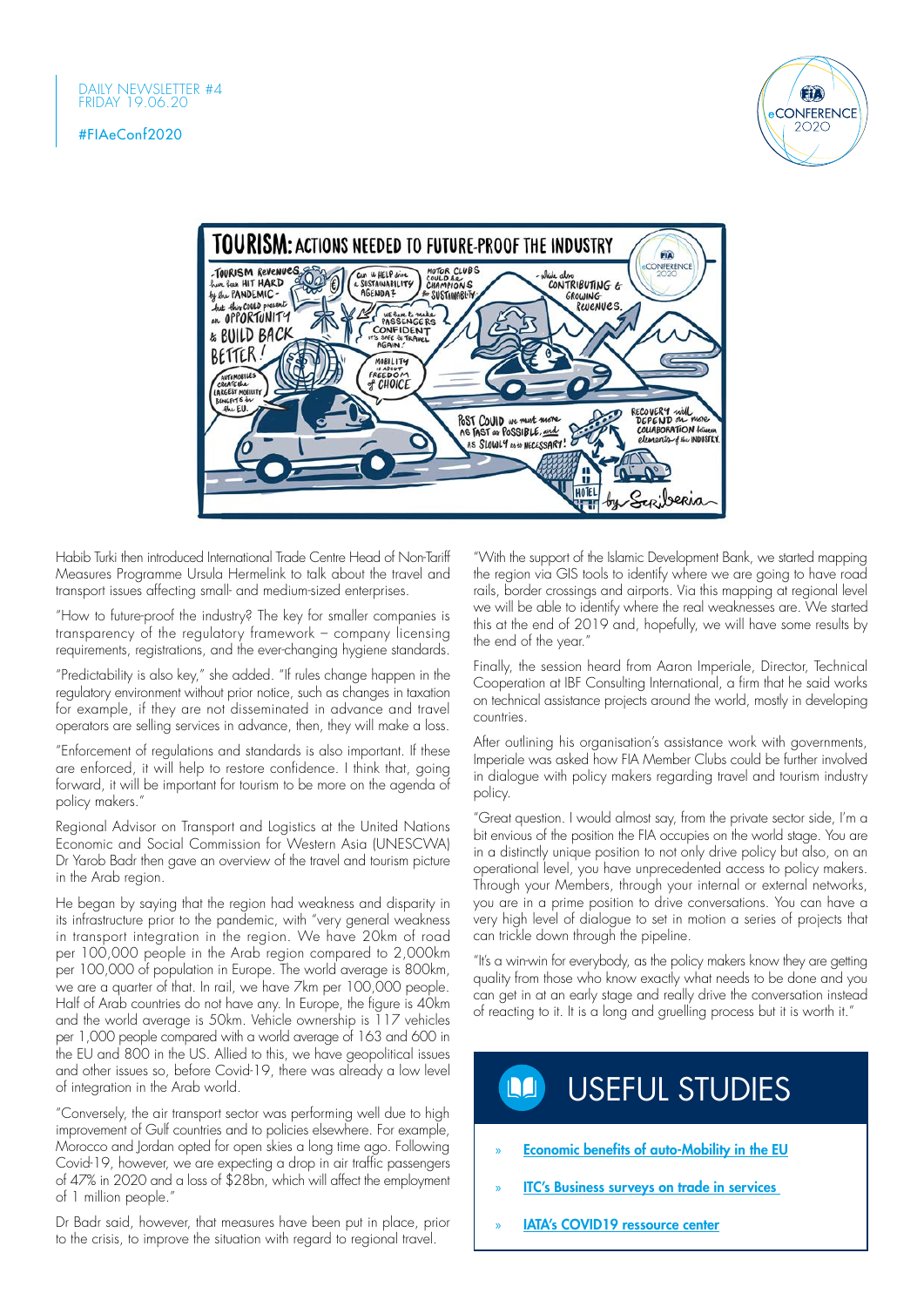



## JOINT SESSION – WRAP-UP & CLOSING SESSION

# STRONG AND SAFE TOGETHER

The first FIA eConference was brought to a close yesterday by FIA President Jean Todt who reflected on what has been a very unique and special event.



Opening the final session of the first FIA eConference, President Jean Todt was joined by former Director-General for UNESCO Irina Bokova and Ambassador and Permanent Representative of Italy to the United Nations Mariangela Zappia to discuss the vital role that international organisations have played in responding to the Covid-19 pandemic, and the new opportunities that have risen to build a sustainable future.

Mariangela Zappia noted that the role of international organisations is crucial because they enable a dialogue between the countries and the World Health Organization (WHO).

"The international community tried to address the most important issue right now, which is to find a vaccine," said Zappia. "That was a very good example of how the international community can work together, an alliance was created, money was put together to sustain the research for the vaccine, how to then immediately produce the vaccine, and now to distribute it everywhere in the world."



"What we have in place with the UN, WHO, and other organisations is absolutely necessary to give a global challenge, a global response," added Zappia. "We have to act together to be really resilient as societies."

Irina Bokova echoed these statements and added that Covid-19 has allowed us to question the values in society, and has given the opportunity for the FIA network to assess how it can contribute to that agenda with its global outreach.

"The FIA is a global organisation and it has a very particular role to play here," said Bokova. "The FIA is close to the United Nations Sustainable Development Agenda, in participating very actively in this collaboration and achieving its important ambitions."

"What this pandemic has revealed to us is what it is to be human," added Bokova. "What are our values as a human society? And I think the FIA has an extremely important message; it's a message of solidarity, it's a message of empathy, team spirit, mutual respect, anti-discrimination, and inclusiveness. I think the world post-Covid will need to build on these values."

Inclusiveness has been a big theme of the eConference for both the Sport and Mobility pillars, notably related to female involvement in motor sport and the automotive sector. The session was rounded off by reflecting on the larger social impact and revolutions that have come out of this pandemic.

"When we are confronted with the challenges in categories that are less protected, I think the FIA, as a responsible social actor, has to give the example to tackle these inequalities," said Zappia. "I think what the FIA is doing with Women in Motorsport is a very good example, because we need role models, we need to see that women can do what they were not doing in the past."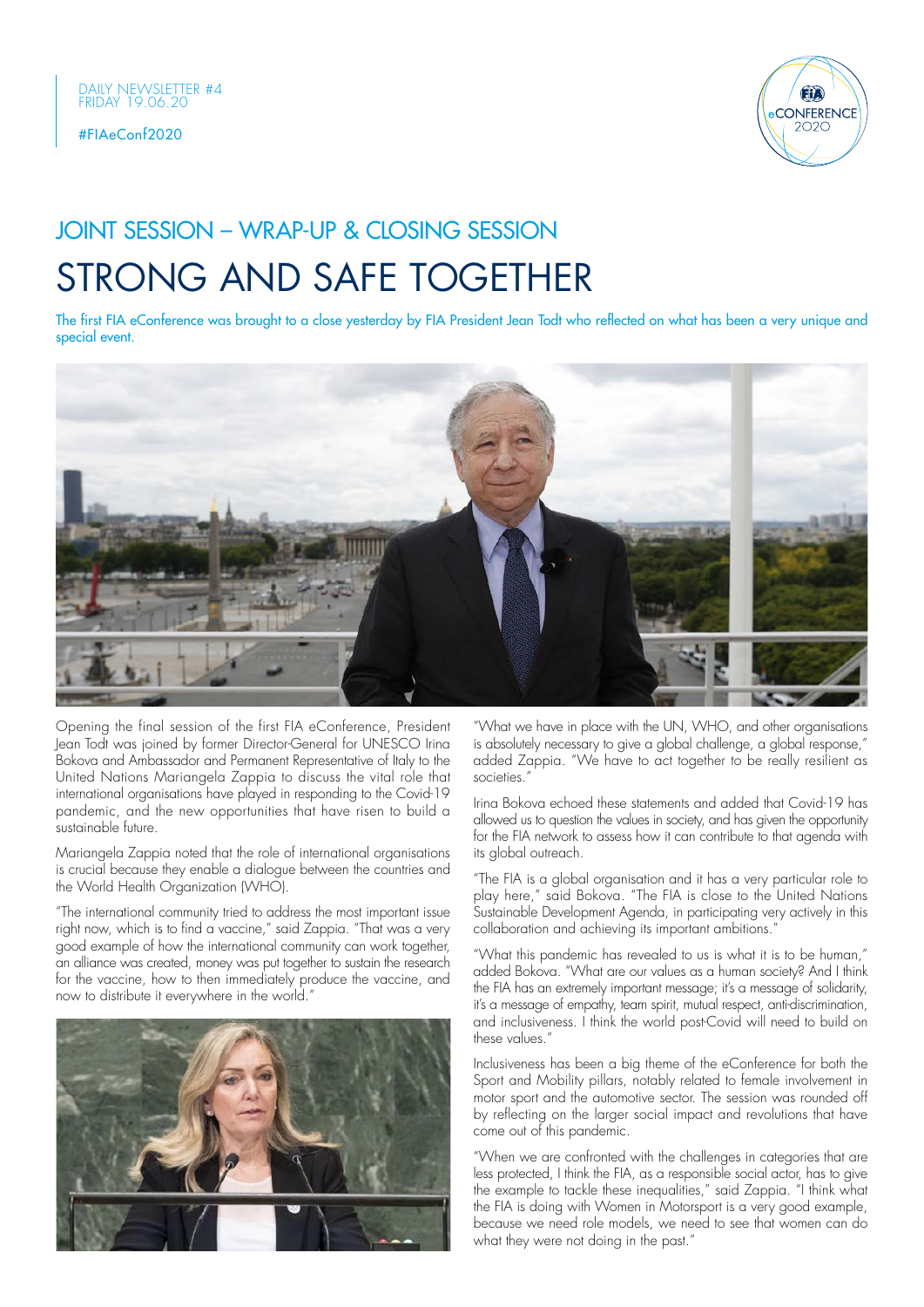



Closing out the eConference, President Jean Todt reflected on the key issues discussed about the future of Sport and Mobility alongside FIA Deputy President for Sport Graham Stoker and FIA Deputy President for Automobile Mobility and Tourism Thierry Willemarck.

Concerning the Sport pillar, Stoker noted how he believes this is a unique moment that FIA Members and National Sporting Authorities worldwide should grab, while everyone is aligned with the same priority.

"Going forward when we restart, we have to concentrate on social responsibility, and sustainability as part of that exercise," said Stoker. "It protects our sport, it puts us in a strong and unique position, and it leads to a positive and informative transformational restart process."

"The message is 'Shaping the Future Together' and each day we're learning, aren't we?" added Stoker. "I've never seen a stronger reason why we need a real, strong, and focused international federation. Together with our Members, we are giving out a positive message that we can restart motor sport with confidence."

On the Mobility side, Willemarck highlighted the changing world around us and the uncertainties society faces, which demands a thoughtful and analytic response to ensure that we can work together and leverage what is needed to survive in the world of tomorrow.

"We have seen, in terms of advocacy, that there is a part for the FIA to play in embracing our role as corporate citizens," said Willemarck. "In the last session on tourism, it was said that automobiles create the largest mobility benefit. In the EU only, it's 6% of the GDP, it's 14.2 million jobs, and it provides freedom of choice and happiness to the users."

"We have also learned that there is a role of education that can be undertaken by the FIA," added Willemarck."We all have to speak the same language throughout the world to make people change their attitude, so we can improve sustainability and road safety."

To accelerate the positive contribution of motor sport to society, in relations to health, safety, economy, environment, education, inclusion, and diversity, FIA President Jean Todt launched a new movement called



#PurposeDriven. He invited the motor sport community to commit to a 'Purpose Pledge' and concrete actions.

President Todt then closed the eConference by thanking the 906 Delegates who followed the sessions and each of the Member Clubs, paying tribute to the 'New Deal' in the Sport pillar and also to the sustainability initiatives that have been set up on the Mobility side. He also commented on the challenges that lie ahead during the Covid-19 pandemic, and how the FIA Community has to adapt to this new emerging world.

"It is very important to decide now what we have learned from this crisis and what we will do differently in the future," said Todt. "It has been three months of confinement, three months of trying to adapt our organisation to the emerging world, and to understand and develop what is resilience."

"I'm sure that we will learn a lot out of that, and again, working together in a different way has been a privilege," added Todt. "The next appointment will be during the next FIA Annual General Assembly in Munich, Germany. In the meantime, I will have the opportunity to meet some of you, but I wish you all good health in this difficult time."